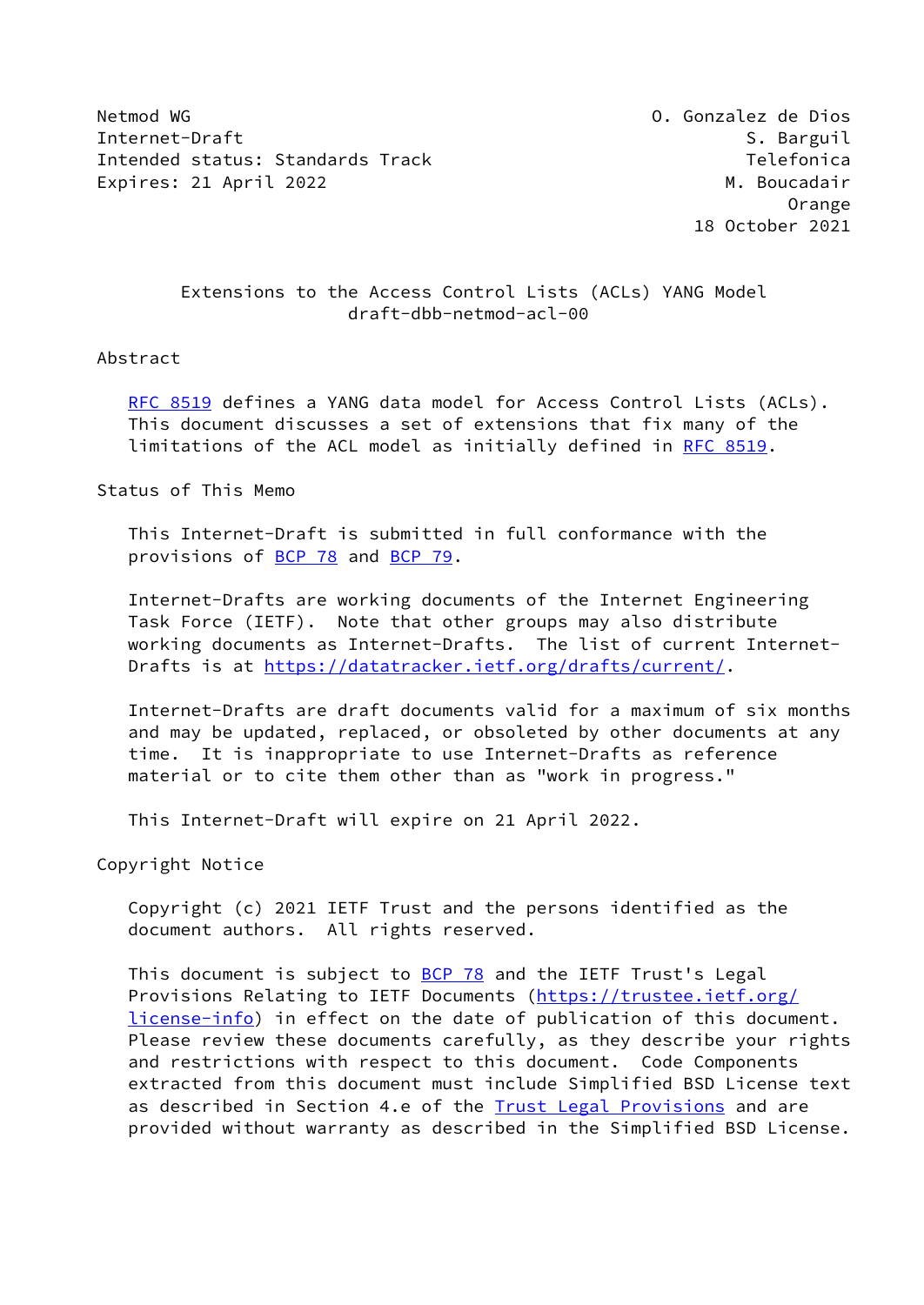# <span id="page-1-1"></span>Table of Contents

| $\overline{2}$                                                                                                                                                                                                                             |
|--------------------------------------------------------------------------------------------------------------------------------------------------------------------------------------------------------------------------------------------|
| $\overline{3}$                                                                                                                                                                                                                             |
| $\overline{4}$<br>2.                                                                                                                                                                                                                       |
| 3. Problem Statement & Gap Analysis<br>$\overline{4}$                                                                                                                                                                                      |
| 3.1. Suboptimal Configuration: Lack of Manipulating Lists of                                                                                                                                                                               |
| $\overline{4}$                                                                                                                                                                                                                             |
| Manageability: Impossibility to Use Aliases or Defined<br>3.2.                                                                                                                                                                             |
| 8<br>. The contract of the contract of the contract of the contract of the contract of the contract of the contract of the contract of the contract of the contract of the contract of the contract of the contract of the contrac<br>Sets |
| 9<br>Bind ACLs to Devices, Not Only Interfaces<br>3.3.                                                                                                                                                                                     |
| 9<br>Partial or Lack of IPv4/IPv6 Fragment Handling<br>3.4.                                                                                                                                                                                |
| 13<br>Suboptimal TCP Flags Handling<br>3.5.                                                                                                                                                                                                |
| 13<br>3.6.                                                                                                                                                                                                                                 |
| Payload-based Filtering<br>14<br>3.7.                                                                                                                                                                                                      |
| Reuse the ACLs Content Across Several Devices<br>15<br>3.8.                                                                                                                                                                                |
| 15<br>Overall Module Structure (TBC)<br>$\overline{4}$ .                                                                                                                                                                                   |
| $\overline{5}$ .<br>15                                                                                                                                                                                                                     |
| Security Considerations (TBC) $\cdots$<br>15<br>$\underline{6}$ .                                                                                                                                                                          |
| 16<br>7.                                                                                                                                                                                                                                   |
| URI Registration (TBC)<br>16<br>7.1.                                                                                                                                                                                                       |
| $7.2$ . YANG Module Name Registration (TBC)<br>16                                                                                                                                                                                          |
| 16<br>8.                                                                                                                                                                                                                                   |
| 9.<br>16                                                                                                                                                                                                                                   |
| 17                                                                                                                                                                                                                                         |

### <span id="page-1-0"></span>[1](#page-1-0). Introduction

 [RFC8519] defines Acces control lists (ACLs) as a user-ordered set of filtering rules. The model targets the configuration of the filtering behaviour of a device. However, the model structure, as defined in [[RFC8519\]](https://datatracker.ietf.org/doc/pdf/rfc8519), suffers from a set of limitations. This document describes these limitations and proposes an enhanced ACL structure.

 The motivation of such enhanced ACL structure is discussed in detail in [Section 3.](#page-3-2)

When managing ACLs, it is common for network operators to group matching elements in pre-defined sets. The consolidation into matches allows reducing the number of rules, especially in large scale networks. If it is needed, for example, to find a match against 100 IP addresses (or prefixes), a single rule will suffice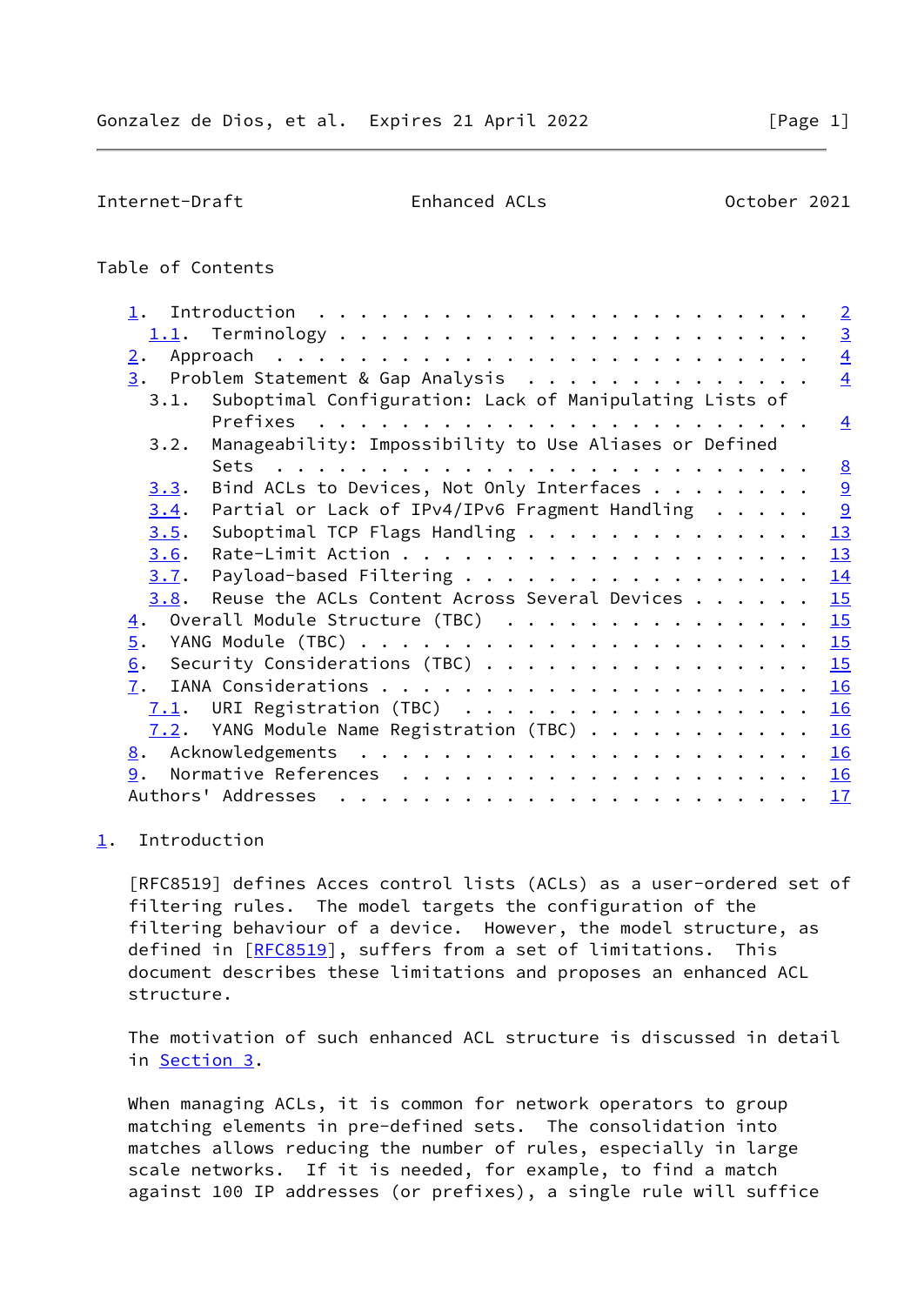rather than creating individual Access Control Entries (ACEs) for each IP address (or prefix). In doing so, implementations would optimize the performance of matching lists vs multiple rules matching.

Gonzalez de Dios, et al. Expires 21 April 2022 [Page 2]

<span id="page-2-1"></span>Internet-Draft Enhanced ACLs October 2021

 The enhanced ACL structure is also meant to facilitate the management of network operators. Instead of entering the IP address or port number literals, using user-named lists decouples the creation of the rule from the management of the sets. Hence, it is possible to remove/add entries to the list without redefining the (parent) ACL rule.

 In addition, the notion of Access Control List (ACL) and defined sets is generalized so that it is not device-specific as per [\[RFC8519](https://datatracker.ietf.org/doc/pdf/rfc8519)]. ACLs and defined sets may be defined at network / administrative domain level and associated to devices. This approach facilitates the reusability across multiple network elements. For example, managing the IP prefix sets from a network level makes it easier to maintain by the security groups.

 Network operators maintain sets of IP prefixes that are related to each other, e.g., deny-lists or accept-lists that are associated with those provided by a VPN customer. These lists are maintained and manipulated by security expert teams.

 Note that ACLs are used locally in devices but are triggered by other tools such as DDoS mitigation [[RFC9132](https://datatracker.ietf.org/doc/pdf/rfc9132)] or BGP Flow Spec [\[RFC8955](https://datatracker.ietf.org/doc/pdf/rfc8955)] [\[RFC8956](https://datatracker.ietf.org/doc/pdf/rfc8956)]. Therefore, supporting means to easily map to the filtering rules conveyed in messages triggered by hese tools is valuable from a network operation standpoint.

# <span id="page-2-0"></span>[1.1](#page-2-0). Terminology

 The keywords MUST, MUST NOT, REQUIRED, SHALL, SHALL NOT, SHOULD, SHOULD NOT, RECOMMENDED, MAY, and OPTIONAL, when they appear in this document, are to be interpreted as described in [\[RFC2119](https://datatracker.ietf.org/doc/pdf/rfc2119)].

The terminology for describing YANG modules is defined in [[RFC7950](https://datatracker.ietf.org/doc/pdf/rfc7950)]. The meaning of the symbols in the tree diagrams is defined in [\[RFC8340](https://datatracker.ietf.org/doc/pdf/rfc8340)].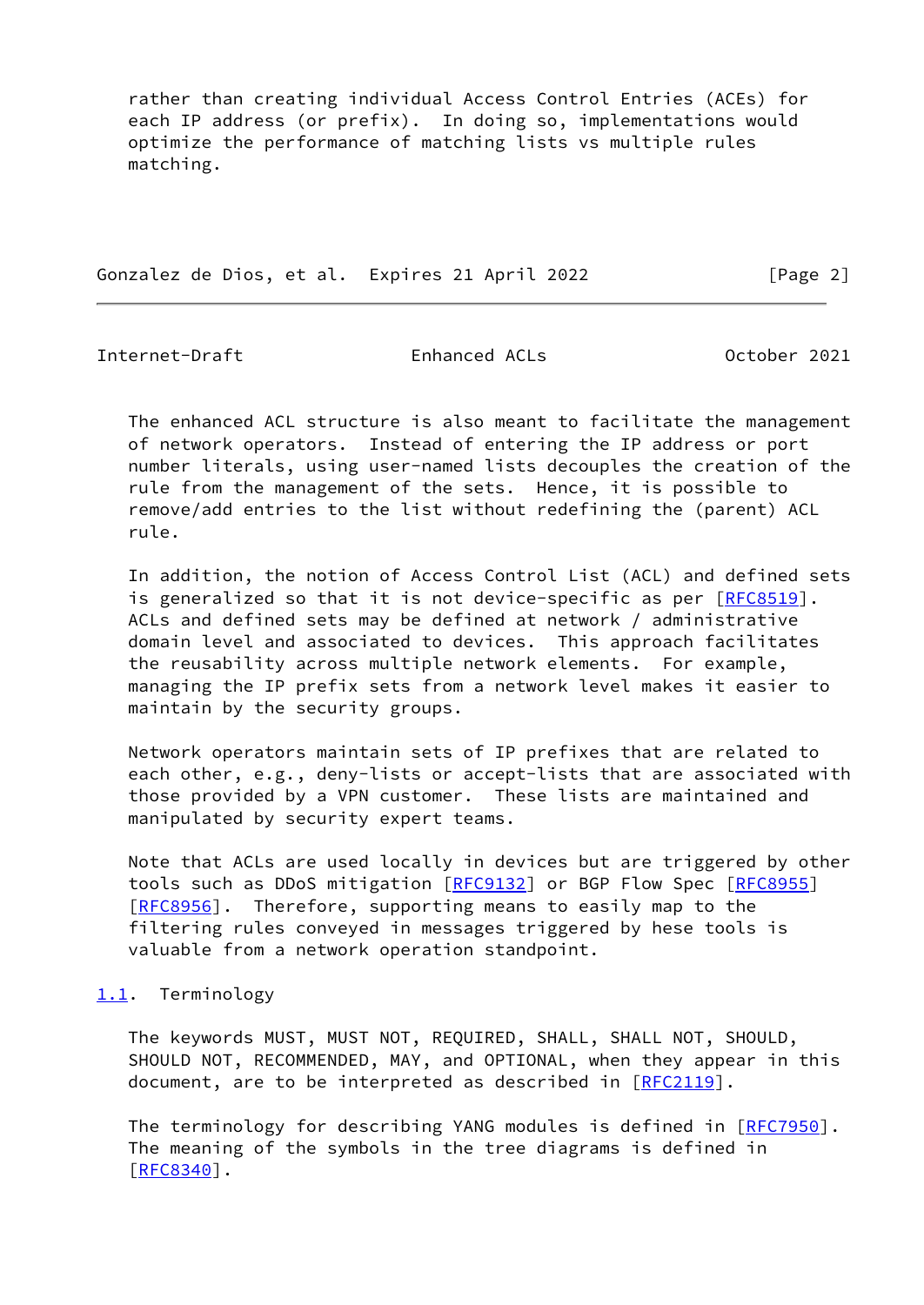In adition to the terms defined in  $[RECS519]$ , this document makes use of the following terms:

 \* Defined set: Refers to reusable description of one or multiple information elements (e.g., IP address, IP prefix, port number, ICMP type).

Gonzalez de Dios, et al. Expires 21 April 2022 [Page 3]

<span id="page-3-1"></span>Internet-Draft Enhanced ACLs October 2021

#### <span id="page-3-0"></span>[2](#page-3-0). Approach

 This first version of the document does not include on purpose any YANG module. This is because the authors are seeking a work direction from the netmod WG whether the missing features can be accomplished by means of augmentations or whether an ACL-bis document is more appropriate.

 Future versions of the document will include a YANG module that will reflect the WG feedback. A network wide module, in adition to the device module, might be required. The decision on whether a single module is sufficient to handle both device and network levels or two separate ones will be based on WG feedback.

<span id="page-3-2"></span>[3](#page-3-2). Problem Statement & Gap Analysis

<span id="page-3-3"></span>[3.1](#page-3-3). Suboptimal Configuration: Lack of Manipulating Lists of Prefixes

 IP prefix related data nodes, e.g., "destination-ipv4-network" or "destination-ipv6-network", do not allow manipulating a list of IP prefixes, which may lead to manipulating large files. The same issue is encountered when ACLs have to be in place to mitigate DDoS attacks (e.g., [\[RFC9132](https://datatracker.ietf.org/doc/pdf/rfc9132)]) when a set of sources are involved in such an attack. The situation is even worse when both a list of sources and destination prefixes are involved.

 Figure 1 shows an example of the required ACL configuration for filtering traffic from two prefixes.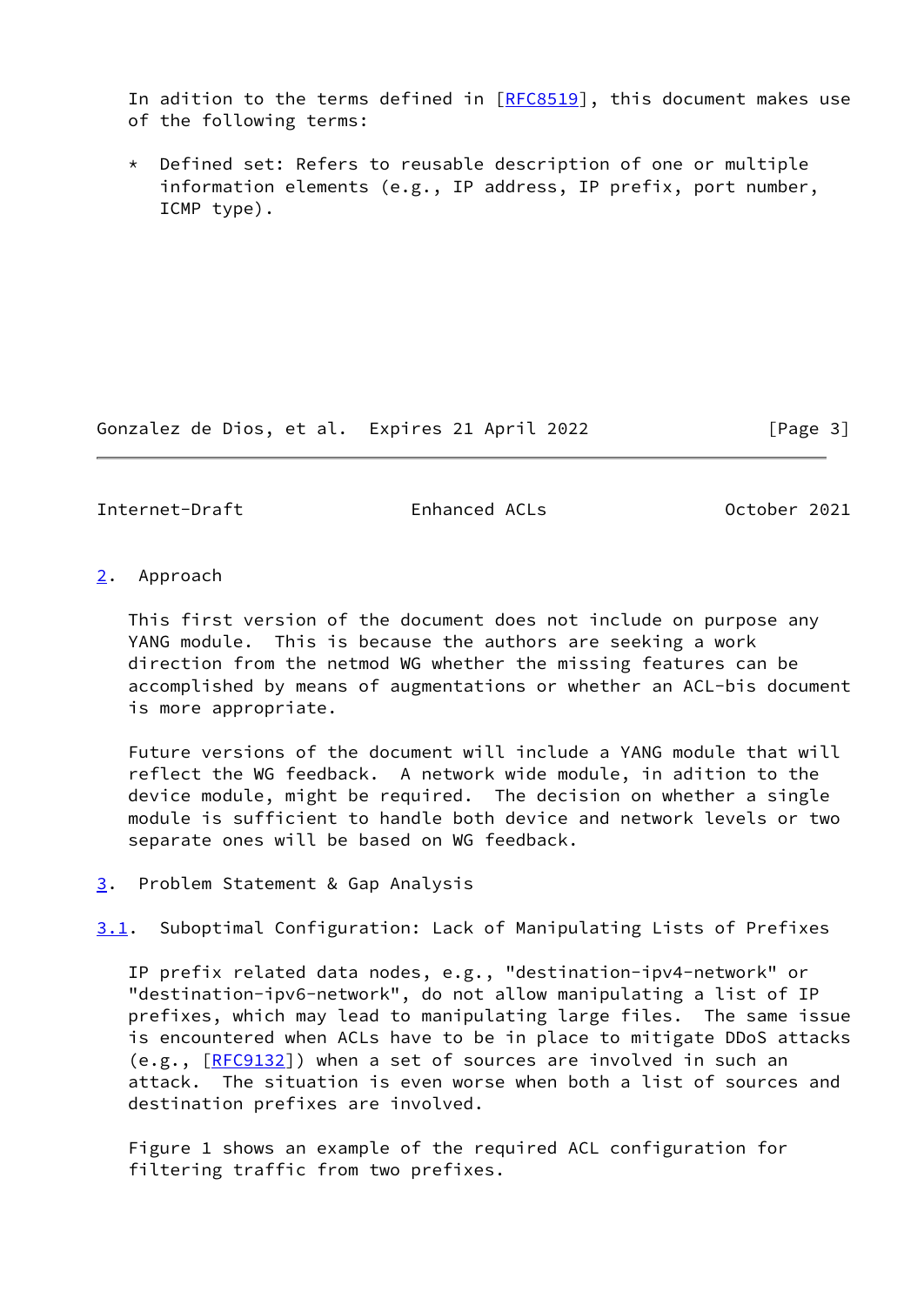```
 {
     "ietf-access-control-list:acls": {
       "acl": [
         {
          "name": "first-prefix",
           "type": "ipv6-acl-type",
           "aces": {
             "ace": [
\{ "name": "my-test-ace",
                 "matches": {
                   "ipv6": {
                     "destination-ipv6-network":
                       "2001:db8:6401:1::/64",
                     "source-ipv6-network":
                       "2001:db8:1234::/96",
                     "protocol": 17,
                     "flow-label": 10000
 },
```
Gonzalez de Dios, et al. Expires 21 April 2022 [Page 4]

```
Internet-Draft Enhanced ACLs October 2021
```

```
 "udp": {
                 "source-port": {
                  "operator": "lte",
                  "port": 80
 },
                 "destination-port": {
                  "operator": "neq",
                  "port": 1010
 }
 }
              },
              "actions": {
               "forwarding": "accept"
 }
 }
 ]
         }
       },
       {
         "name": "second-prefix",
         "type": "ipv6-acl-type",
         "aces": {
```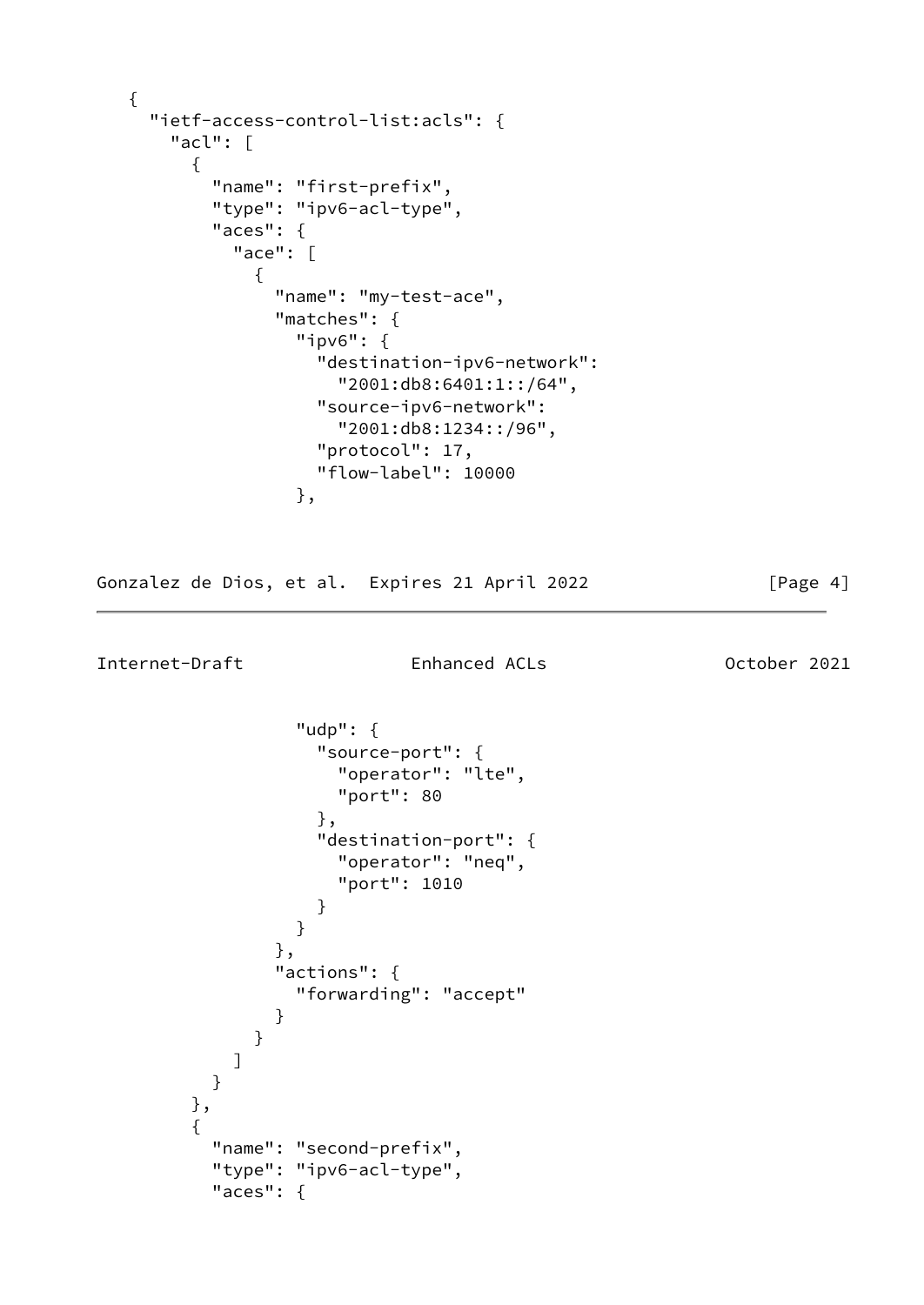```
 "ace": [
\{ "name": "my-test-ace",
               "matches": {
                 "ipv6": {
                   "destination-ipv6-network":
                     "2001:db8:6401:c::/64",
                   "source-ipv6-network":
                     "2001:db8:1234::/96",
                   "protocol": 17,
                   "flow-label": 10000
                 },
                 "udp": {
                   "source-port": {
                     "operator": "lte",
                     "port": 80
 },
                   "destination-port": {
                     "operator": "neq",
                     "port": 1010
 }
 }
               },
               "actions": {
                 "forwarding": "accept"
 }
```
Gonzalez de Dios, et al. Expires 21 April 2022 [Page 5]

Internet-Draft Enhanced ACLs October 2021

}

 ] } } ] } }

 Figure 1: Example Illustrating Sub-optimal Use of the ACL Model with a Prefix List.

Such configuration is suboptimal for both: - Network controllers that need to manipulate large files. All or a subset fo this configuration will need to be passed to the undelrying network devices. - Devices may receive such confirguration and thus will need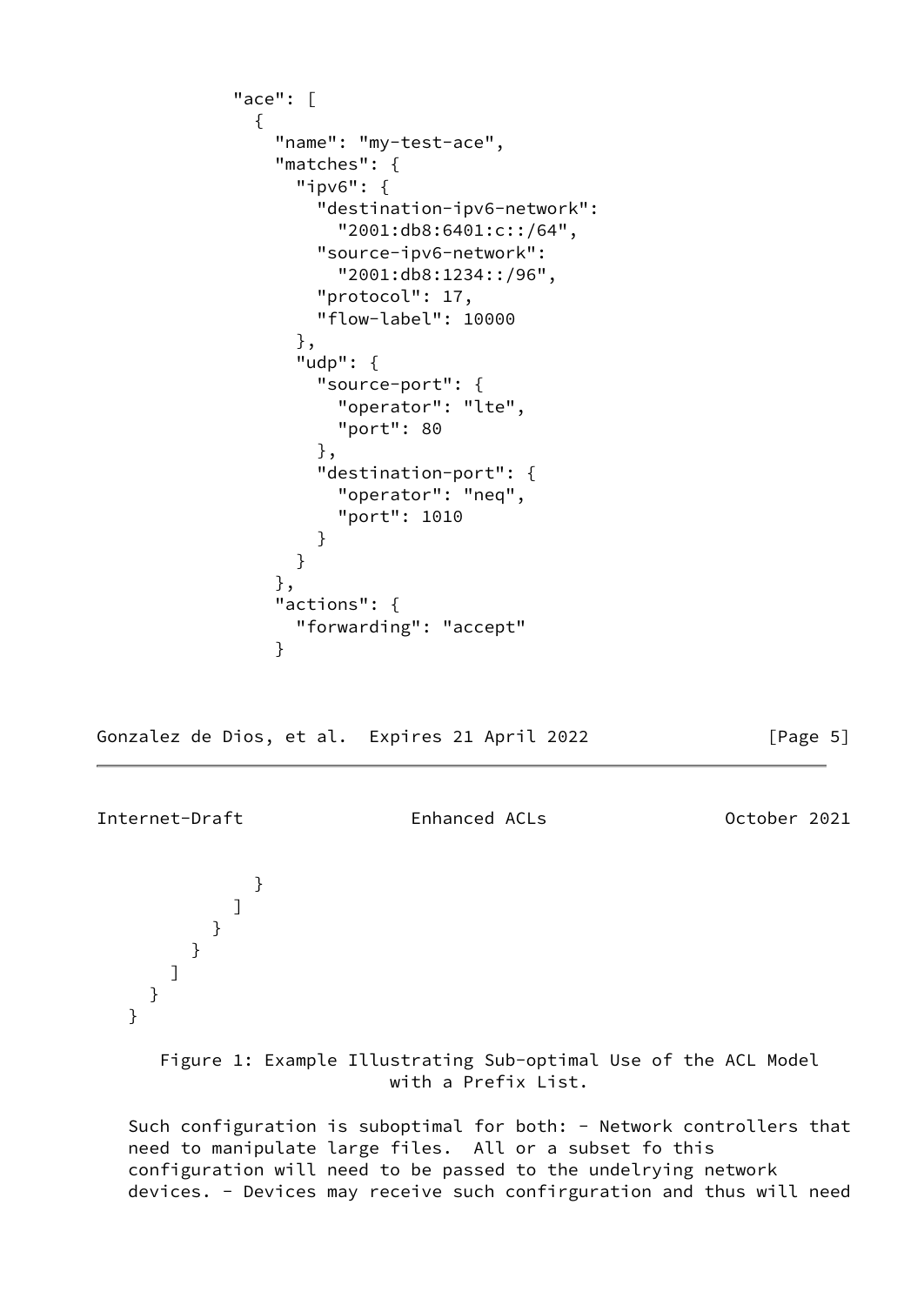to maintain it locally.

Figure 2 depicts an example of an optimized strcuture:

Gonzalez de Dios, et al. Expires 21 April 2022 [Page 6]

Internet-Draft Enhanced ACLs October 2021

```
 {
  "ietf-access-control-list:acls": {
     "acl": [
       {
         "name": "prefix-list-support",
         "type": "ipv6-acl-type",
         "aces": {
           "ace": [
```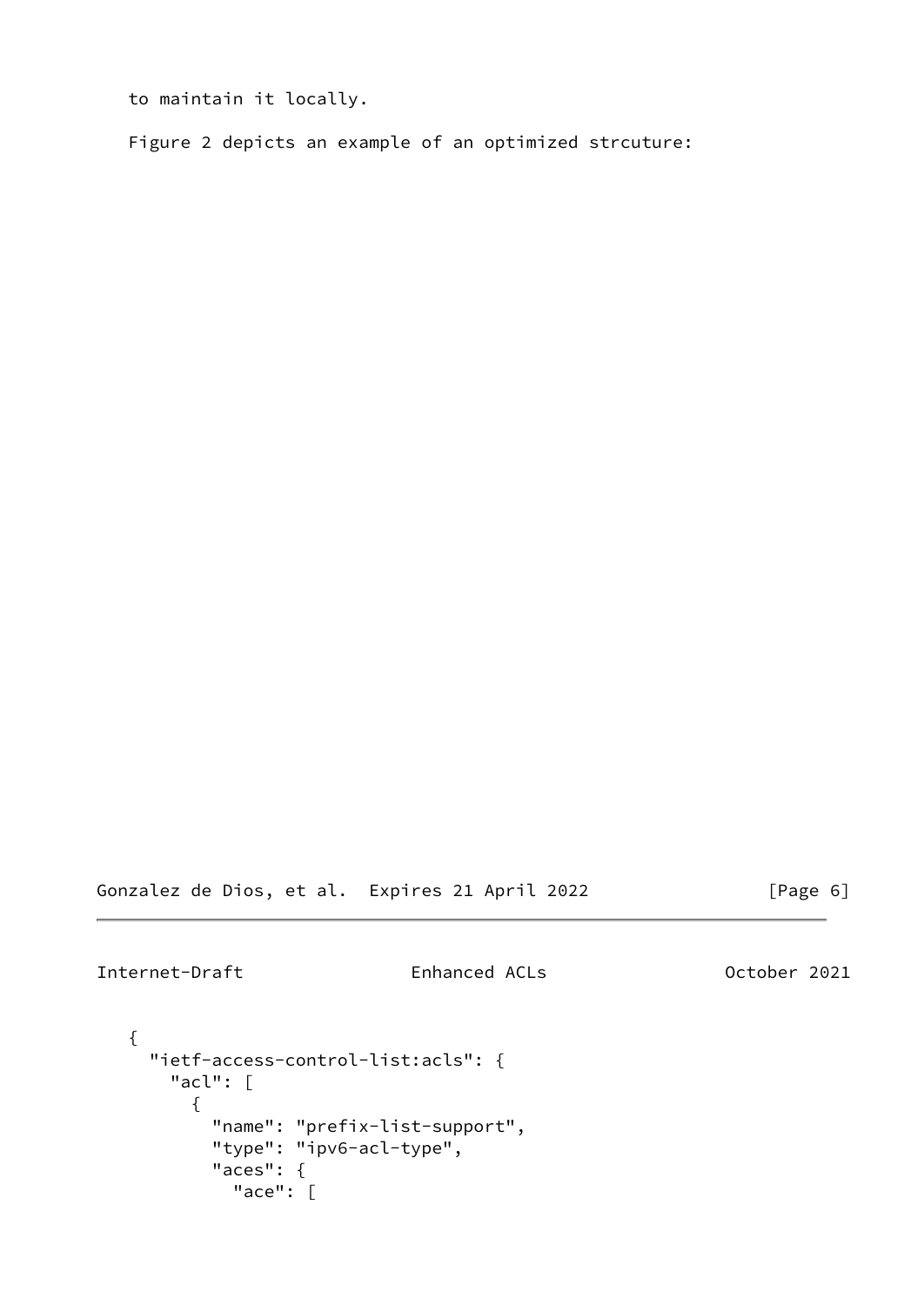```
\{ "name": "my-test-ace",
               "matches": {
                 "ipv6": {
                   "destination-ipv6-network": [
                    "2001:db8:6401:1::/64",
                    "2001:db8:6401:c::/64"
 ],
                   "source-ipv6-network":
                    "2001:db8:1234::/96",
                   "protocol": 17,
                   "flow-label": 10000
                 },
                 "udp": {
                   "source-port": {
                    "operator": "lte",
                    "port": 80
 },
                   "destination-port": {
                    "operator": "neq",
                    "port": 1010
 }
 }
               },
               "actions": {
                 "forwarding": "accept"
 }
 }
           ]
         }
        }
      ]
     }
   }
      Figure 2: Example Illustrating Optimal Use of the ACL Model in a
                          Network Context.
```
Gonzalez de Dios, et al. Expires 21 April 2022 [Page 7]

<span id="page-7-0"></span>Internet-Draft Enhanced ACLs October 2021

<span id="page-7-1"></span>[3.2](#page-7-1). Manageability: Impossibility to Use Aliases or Defined Sets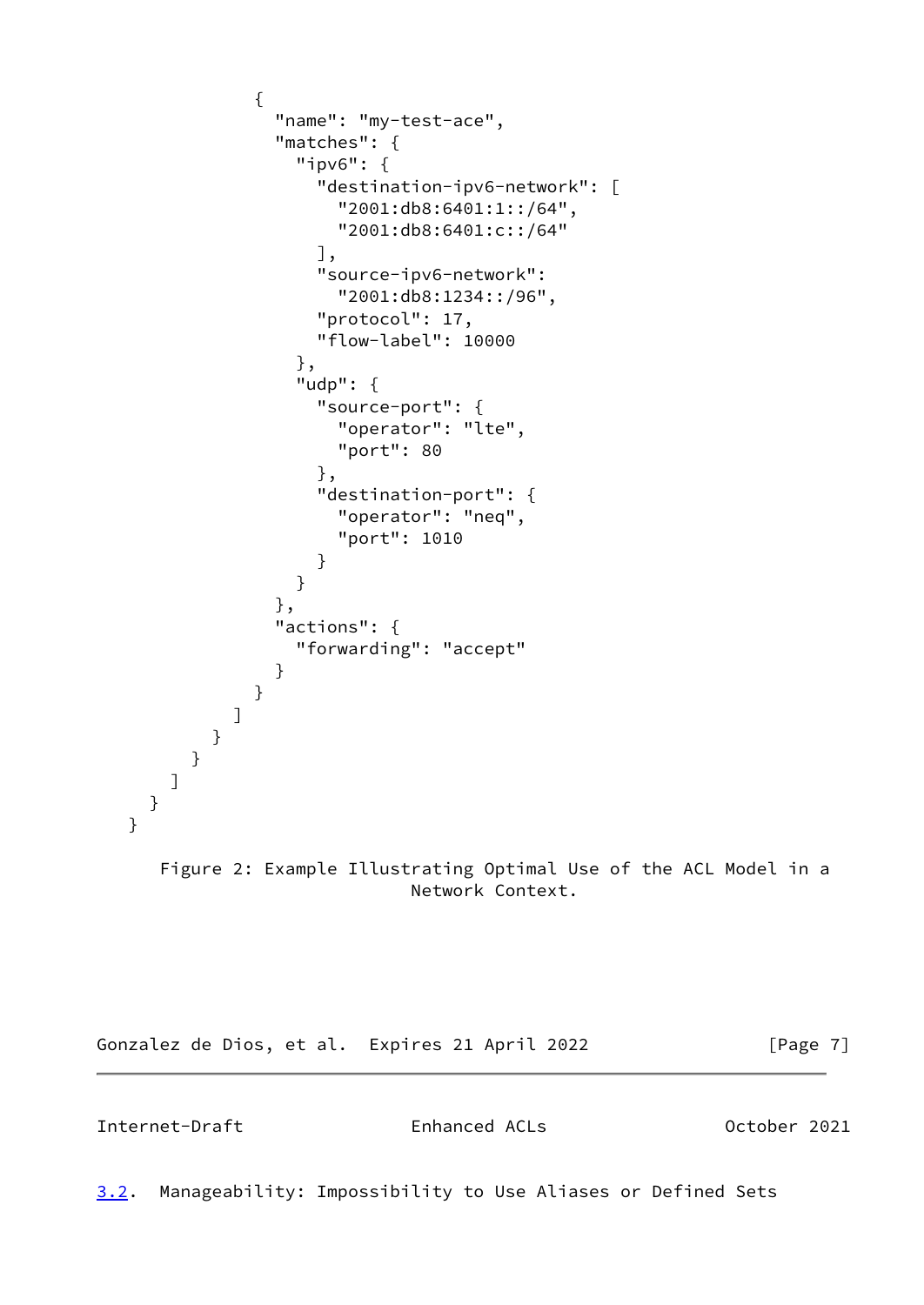The same approach as the one discussed for IP prefixes can be generalized by introduing the concept of "aliases" or "defined sets".

 The defined sets are reusable definitions across several ACLs. Each category is modelled in YANG as a list of parameters related to the class it represents. The following sets can be considered:

- \* Prefix sets: Used to create lists of IPv4 or IPv6 prefixes.
- \* Protocol sets: Used to create a list of protocols.
- \* Port number sets: Used to create lists of TCP or UDP port values (or any other transport protocol that makes uses of port numbers). The identity of the protcols is identified by the protocol set, if present. Otherwise, a set apply to any protocol.
- \* ICMP sets: Uses to create lists of ICMP-based filters. This applies only when the protocol is set to ICMP or ICMPv6.

A candidate structure is shown in #example\_sets:

```
 +--rw defined-sets
   | +--rw prefix-sets
      | | +--rw prefix-set* [name mode]
          | | +--rw name string
          | | +--rw mode enumeration
          | | +--rw ip-prefix* inet:ip-prefix
    | +--rw port-sets
       | | +--rw port-set* [name]
          | | +--rw name string
          | | +--rw port* inet:port-number
    | +--rw protocol-sets
       | | +--rw protocol-set* [name]
          | | +--rw name string
          | | +--rw protocol-name* identityref
    | +--rw icmp-type-sets
       | +--rw icmp-type-set* [name]
          | +--rw name string
          | +--rw types* [type]
             | +--rw type uint8
             | +--rw code? uint8
             | +--rw rest-of-header? binary
```
Figure 3: Examples of Defined Sets.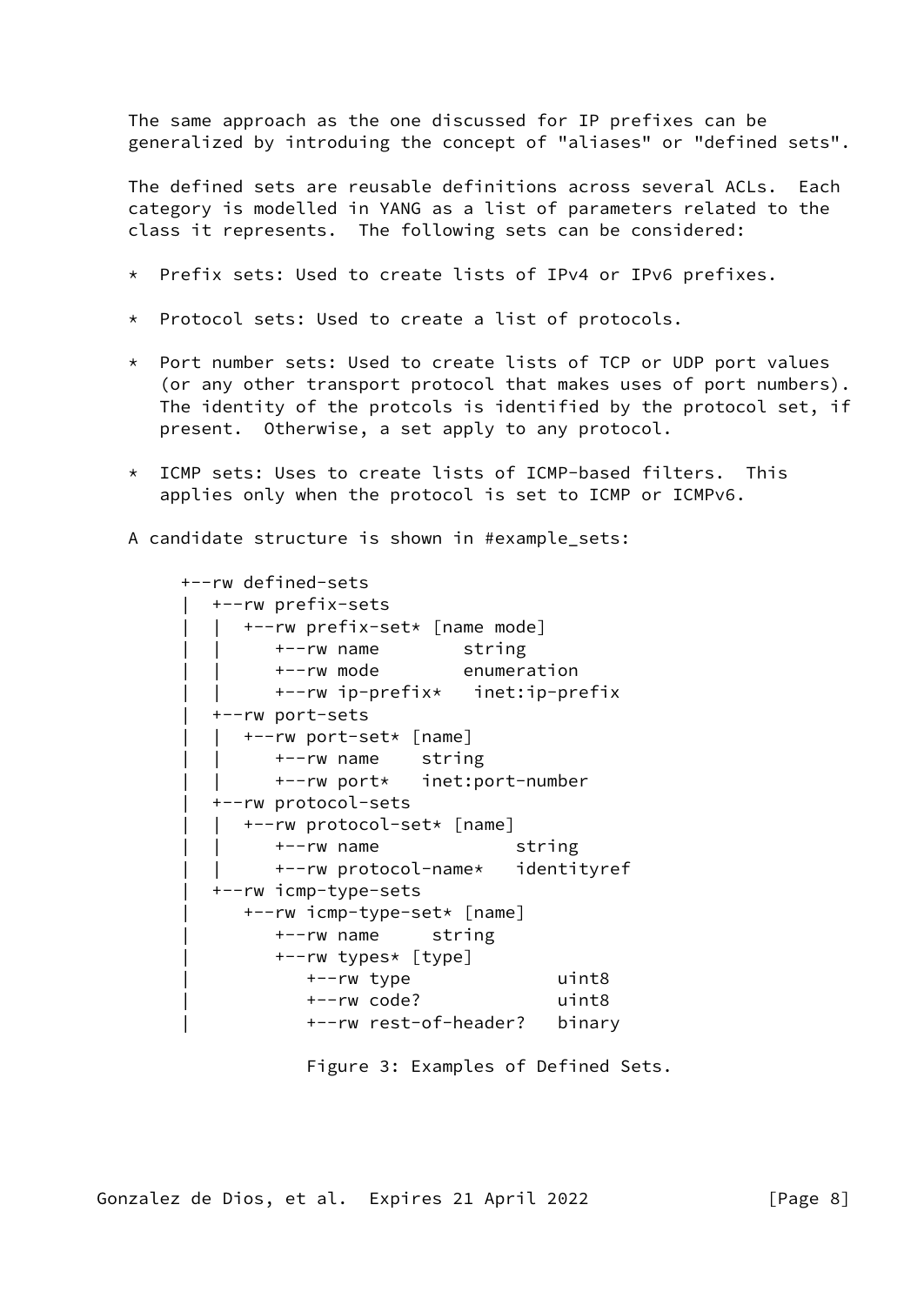<span id="page-9-1"></span><span id="page-9-0"></span>[3.3](#page-9-0). Bind ACLs to Devices, Not Only Interfaces

 In the context of network management, an ACL may be enforced in many network locations. As such, the ACL module should allow binding an ACL to multiple devices, not only (abstract) interfaces.

 The ACL name must, thus, be unique at the scale of the network, but still the same name may be used in many devices when enforcing node specific ACLs.

<span id="page-9-2"></span>[3.4](#page-9-2). Partial or Lack of IPv4/IPv6 Fragment Handling

 [RFC8519] does not support fragment handling capability for IPv6 but offers a partial support for IPv4 by means of 'flags'. Nevertheless, the use of 'flags' is problematic since it does not allow a bitmask to be defined. For example, setting other bits not covered by the 'flags' filtering clause in a packet will allow that packet to get through (because it won't match the ACE).

 Defining a new IPv4/IPv6 matching field called 'fragment' is thus required to efficiently handle fragment-related filtering rules. Some examples to illustrate how 'fragment' can be used are provided below.

 Figure 4 shows the content of a candidate POST request to allow the traffic destined to 198.51.100.0/24 and UDP port number 53, but to drop all fragmented packets. The following ACEs are defined (in this order):

- \* "drop-all-fragments" ACE: discards all fragments.
- \* "allow-dns-packets" ACE: accepts DNS packets destined to 198.51.100.0/24.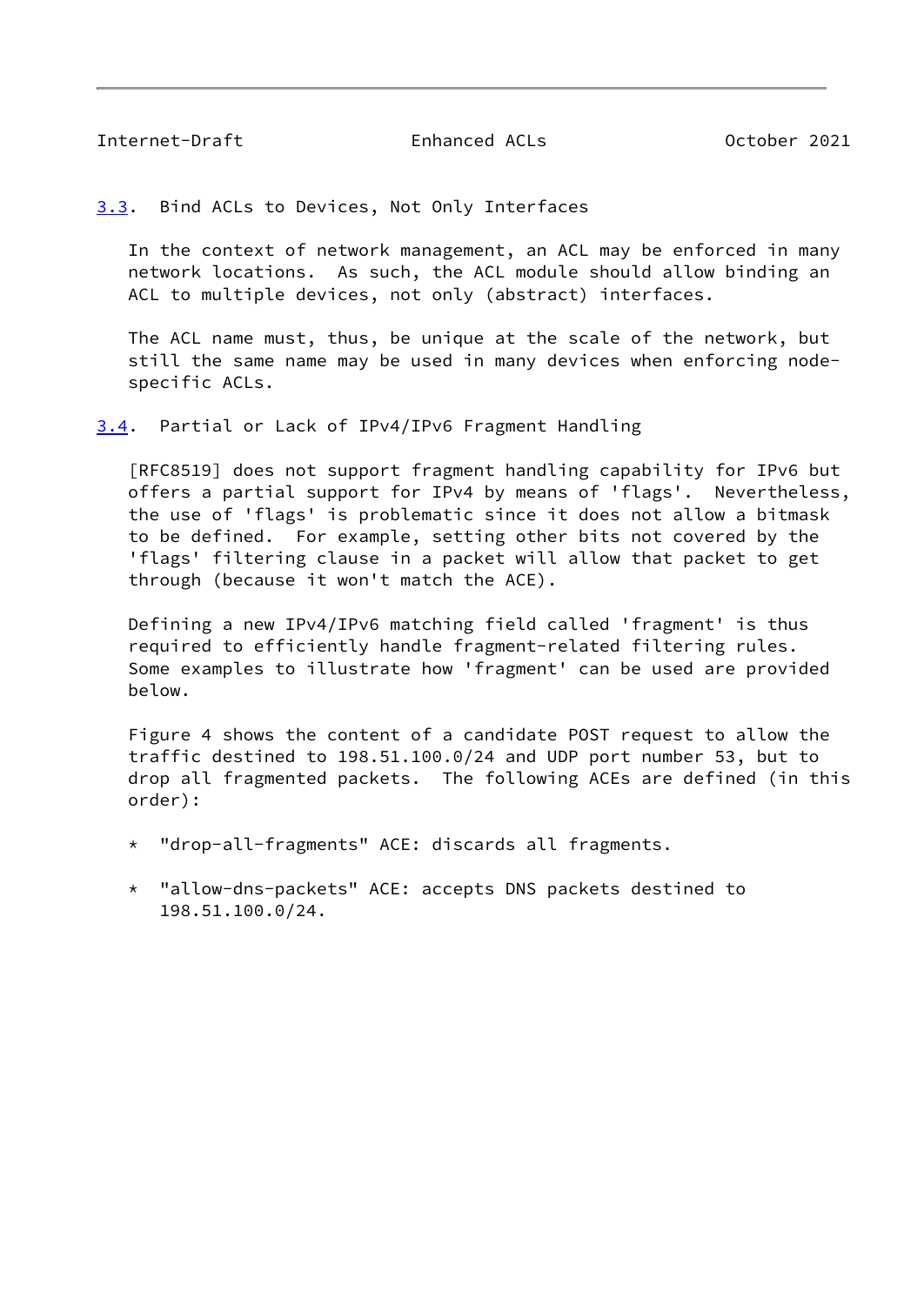```
Internet-Draft Enhanced ACLs October 2021
```

```
 {
      "ietf-access-control-list:acls": {
        "acl": [
\{ "name": "dns-fragments",
           "type": "ipv4-acl-type",
           "aces": {
            "ace": [
\{ "name": "drop-all-fragments",
               "matches": {
                 "ipv4": {
                  "fragment": {
                    "operator": "match",
                    "type": "isf"
 }
 }
               },
               "actions": {
                 "forwarding": "drop"
 }
              },
\{ "name": "allow-dns-packets",
               "matches": {
                 "ipv4": {
                  "destination-ipv4-network": "198.51.100.0/24"
 },
                 "udp": {
                  "destination-port": {
                    "operator": "eq",
                    "port": 53
 }
 },
                 "actions": {
                  "forwarding": "accept"
 }
 }
 }
```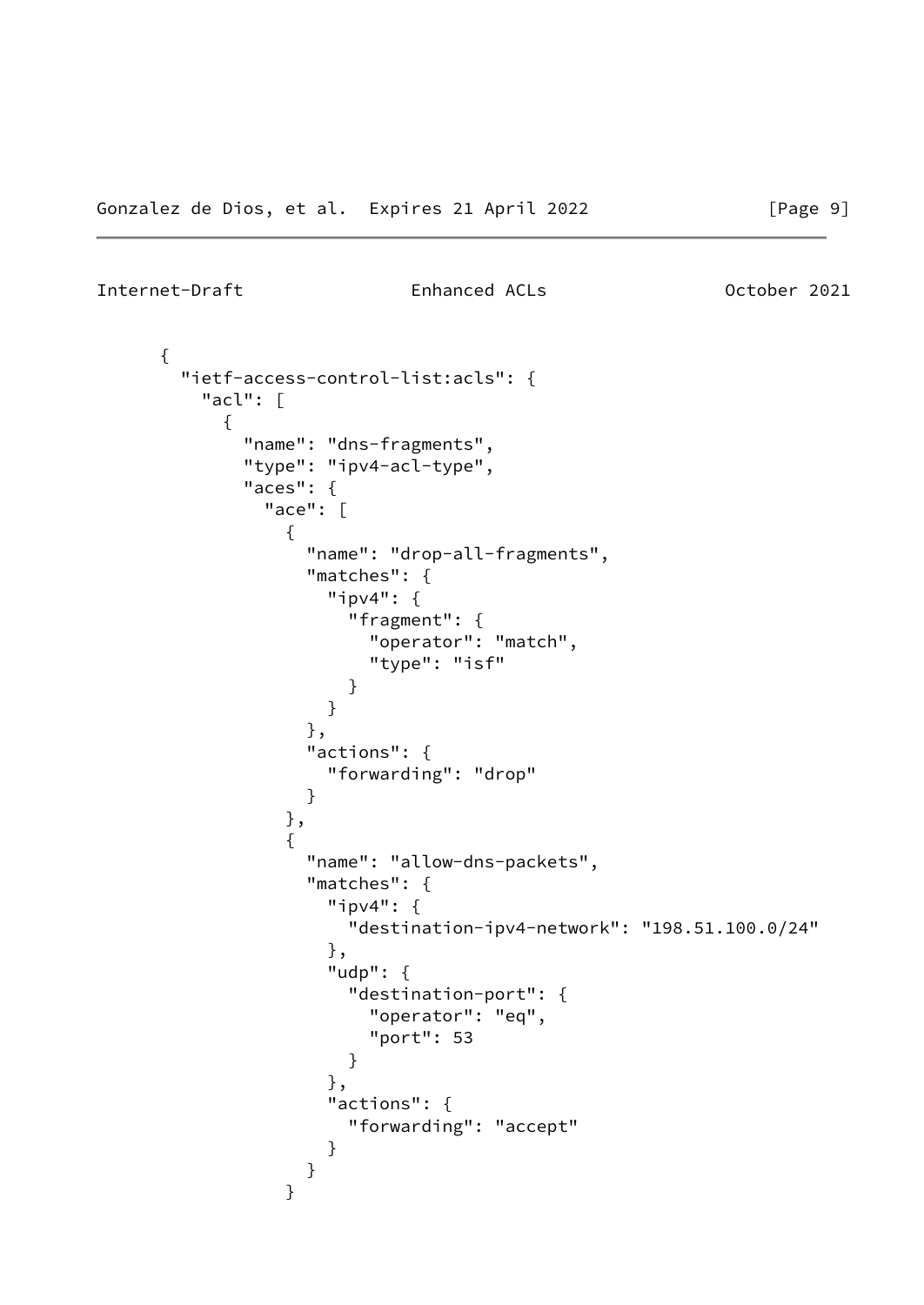

# Figure 4: Example Illustrating Canddiate Filtering of IPv4 Fragmented Packets.

Gonzalez de Dios, et al. Expires 21 April 2022 [Page 10]

Internet-Draft Enhanced ACLs October 2021

 Figure 5 shows an example of the body of a candidate POST request to allow the traffic destined to 2001:db8::/32 and UDP port number 53, but to drop all fragmented packets. The following ACEs are defined (in this order):

- \* "drop-all-fragments" ACE: discards all fragments (including atomic fragments). That is, IPv6 packets that include a Fragment header (44) are dropped.
- \* "allow-dns-packets" ACE: accepts DNS packets destined to 2001:db8::/32.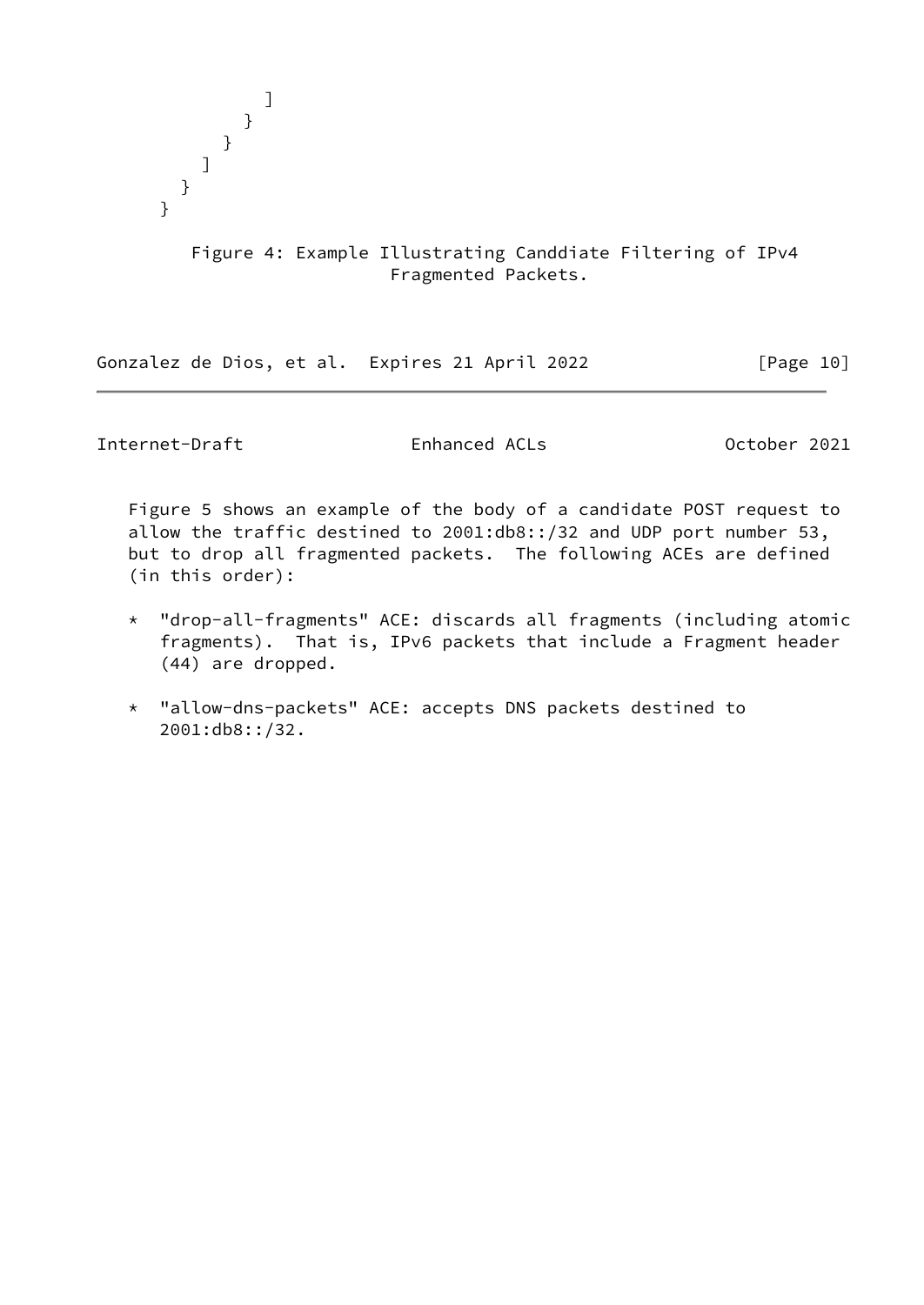|  |  |  |  |  |  | Gonzalez de Dios, et al. Expires 21 April 2022 |  |  |  |
|--|--|--|--|--|--|------------------------------------------------|--|--|--|
|--|--|--|--|--|--|------------------------------------------------|--|--|--|

```
[Page 11]
```

```
 {
       "ietf-access-control-list:acls": {
        "acl": [
\{ "name": "dns-fragments",
            "type": "ipv6-acl-type",
            "aces": {
             "ace": [
\{ "name": "drop-all-fragments",
                "matches": {
                  "ipv6": {
                    "fragment": {
                     "operator": "match",
                     "type": "isf"
 }
 }
                },
                 "actions": {
                  "forwarding": "drop"
 }
               },
\{ "name": "allow-dns-packets",
                 "matches": {
```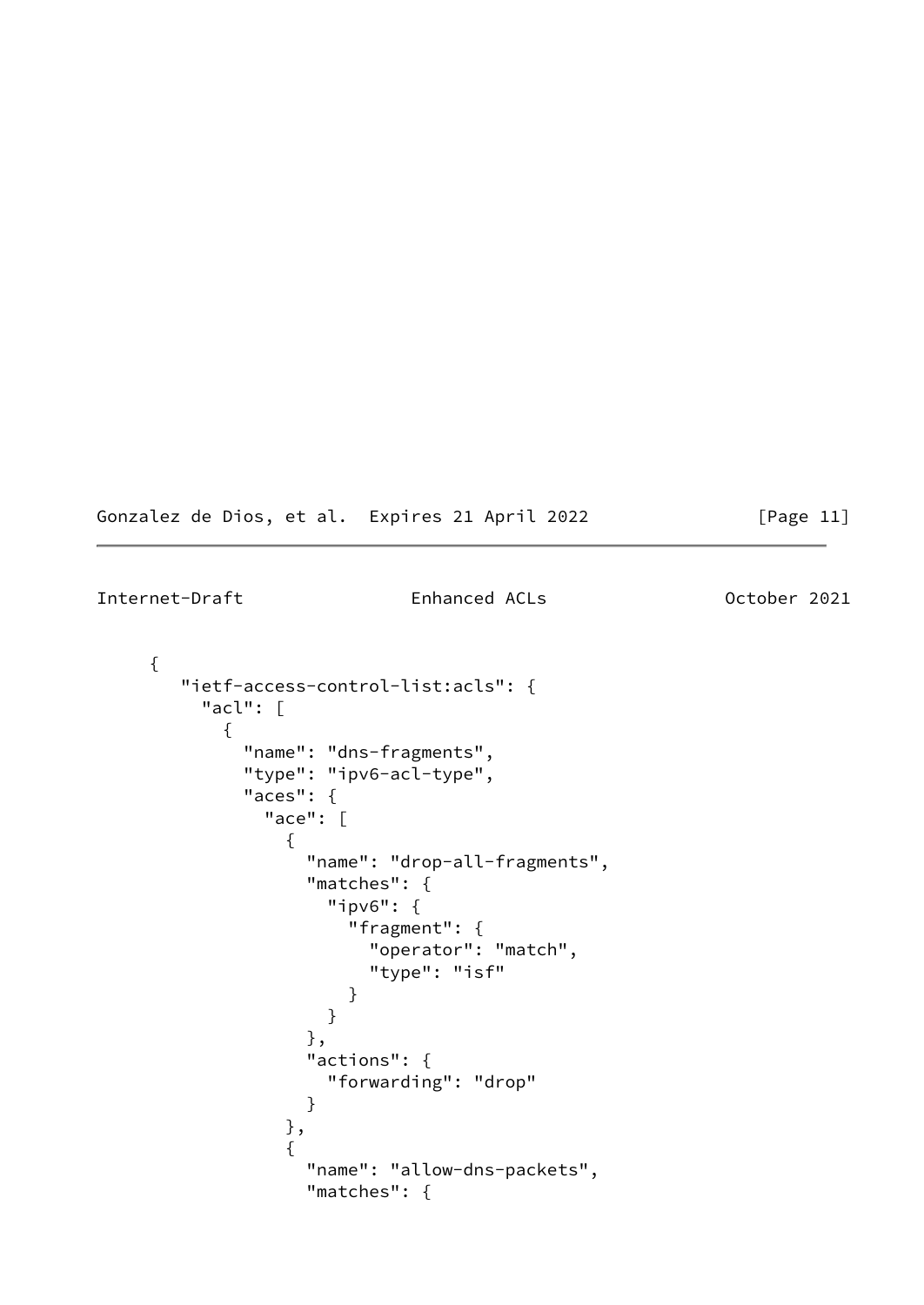```
 "ipv6": {
                  "destination-ipv6-network": "2001:db8::/32"
 },
                 "udp": {
                  "destination-port": {
                    "operator": "eq",
                    "port": 53
 }
 }
               },
               "actions": {
                 "forwarding": "accept"
 }
 }
 ]
 }
         }
        ]
      }
     }
       Figure 5: Example Illustrating Canddiate Filtering of IPv6
                     Fragmented Packets.
```
Gonzalez de Dios, et al. Expires 21 April 2022 [Page 12]

<span id="page-13-1"></span>Internet-Draft Enhanced ACLs October 2021

<span id="page-13-0"></span>[3.5](#page-13-0). Suboptimal TCP Flags Handling

 [RFC8519] allows including flags in the TCP match fields, however that strcuture does not support matching operations as those supported in BGP Flow Spec. Definig this field to be defined as a flag bitmask together with a set of operations is meant to efficiently handle TCP flags filtering rules. Some examples to illustrate the use of such field are discussed below.

 Figure 6 shows an example of a candidate request to install a filter to discard incoming TCP messages having all flags unset.

```
 {
    "ietf-access-control-list:acls": {
      "acl": [{
        "name": "tcp-flags-example",
        "aces": {
          "ace": [{
```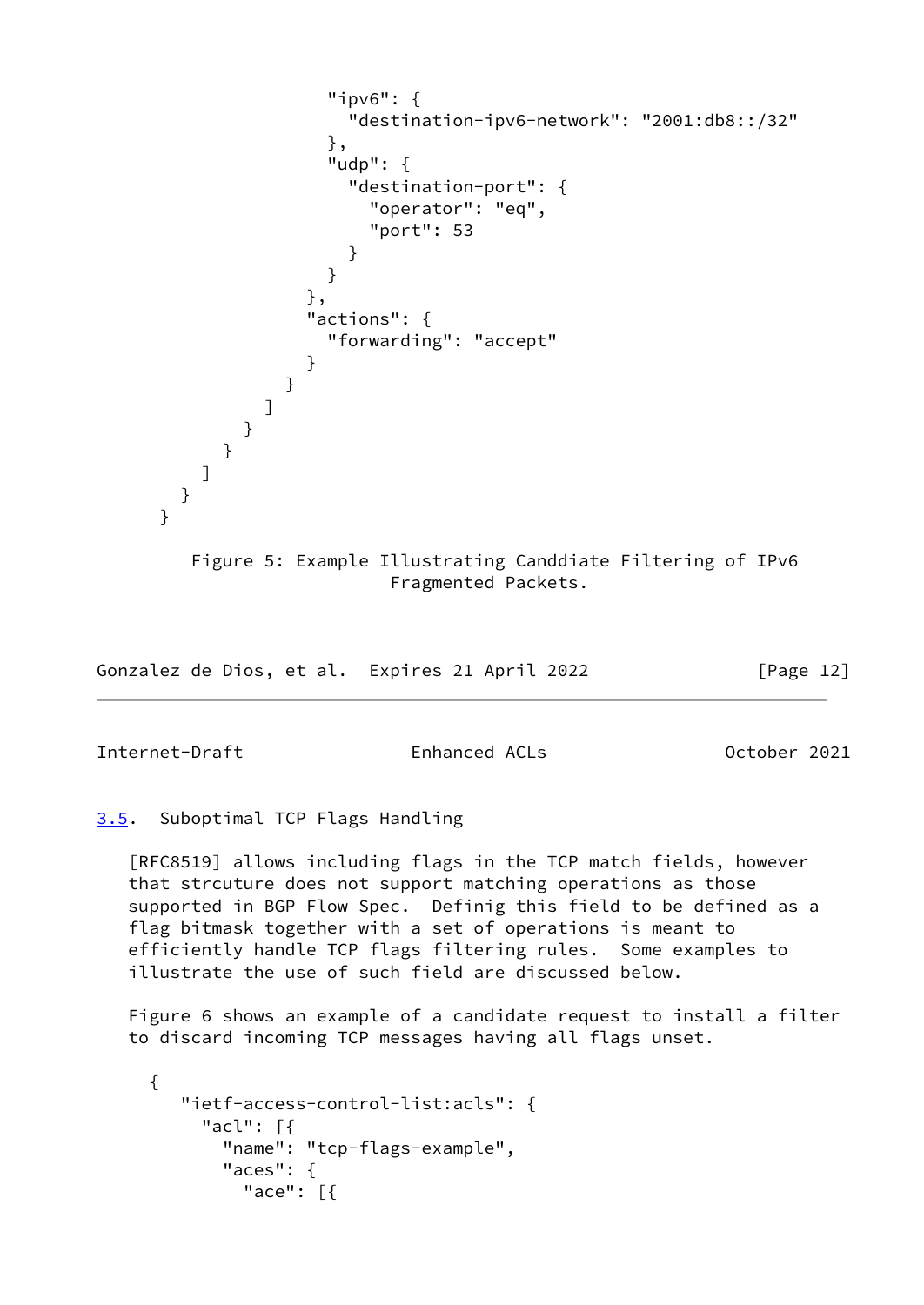```
 "name": "null-attack",
              "matches": {
               "tcp": {
                 "flags-bitmask": {
                   "operator": "not any",
                   "bitmask": 4095
 }
 }
              },
              "actions": {
               "forwarding": "drop"
 }
            }]
 }
         }]
       }
     }
```
Figure 6: Example to Deny TCP Null Attack Messages

<span id="page-14-0"></span>[3.6](#page-14-0). Rate-Limit Action

 [RFC8519] specifies that forwarding actions can be 'accept' (i.e., accept matching traffic), 'drop' (i.e., drop matching traffic without sending any ICMP error message), or 'reejct' (i.e., drop matching traffic and send an ICMP error message to the source). Howover, there are situations where the matching traffic can be accepted, but with a rate-limit policy. Such capability is not currently supported by the ACL model.

Gonzalez de Dios, et al. Expires 21 April 2022 [Page 13]

<span id="page-14-1"></span>Internet-Draft Enhanced ACLs October 2021

 Figure 7 shows a candidate ACL example to rate-limit incoming SYNs during a SYN flood attack.

```
 {
    "ietf-access-control-list:acls": {
      "acl": [{
        "name": "tcp-flags-example-with-rate-limit",
        "aces": {
          "ace": [{
            "name": "rate-limit-syn",
            "matches": {
```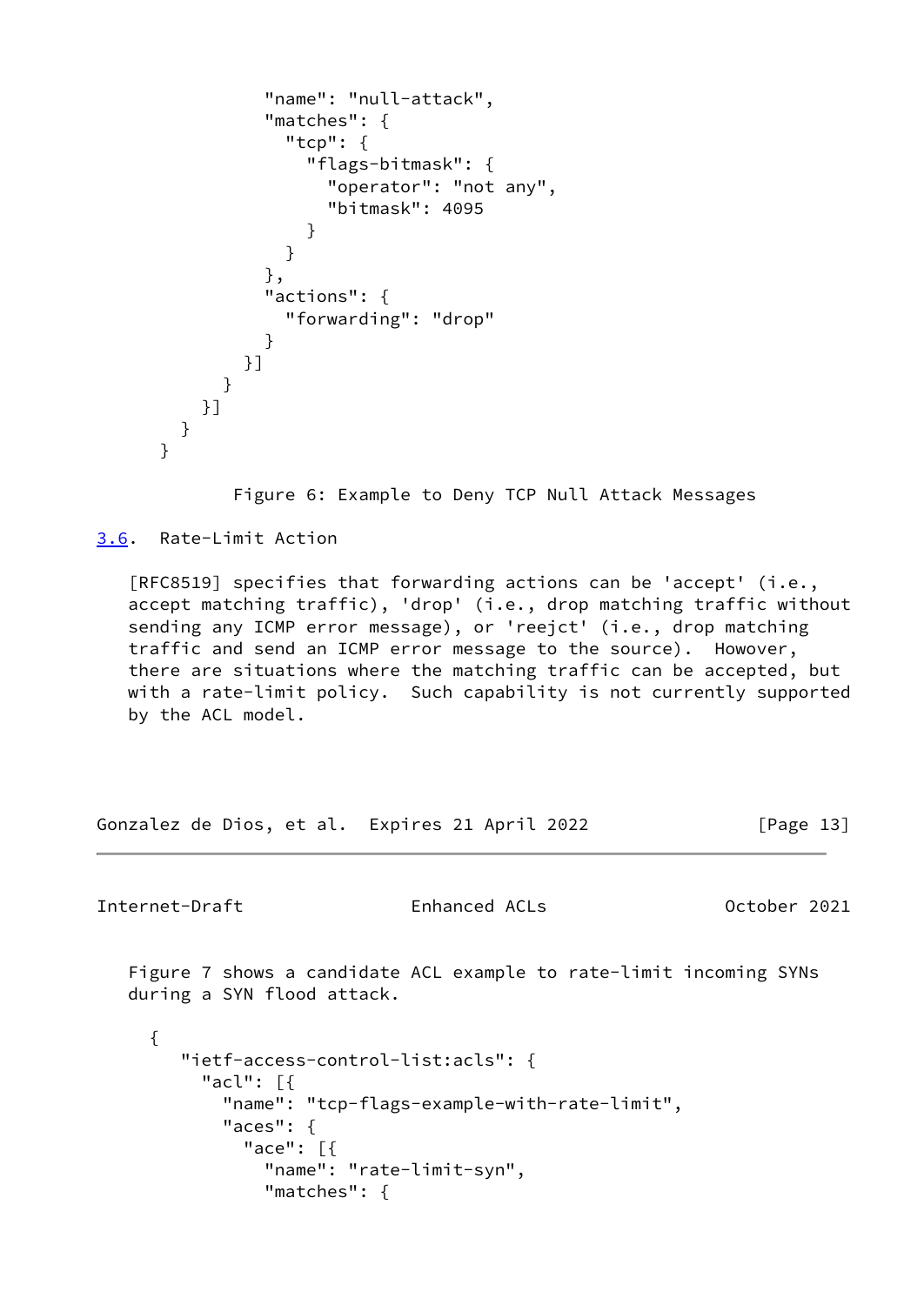```
 "tcp": {
                 "flags-bitmask": {
                   "operator": "match",
                   "bitmask": 2
 }
 }
              },
              "actions": {
                "forwarding": "accept",
                "rate-limit": "20.00"
 }
            }]
          }
         }]
       }
     }
```
Figure 7: Example Rate-Limit Incoming TCP SYNs

<span id="page-15-0"></span>[3.7](#page-15-0). Payload-based Filtering

 Some transport protocols use existing protocols (e.g., TCP or UDP) as substrate. The match criteria for such protocols may rely upon the 'protocol' under 'l3', TCP/UDP match criteria, part of the TCP/UDP payload, or a combination thereof. [\[RFC8519](https://datatracker.ietf.org/doc/pdf/rfc8519)] does not support matching based on the payload.

 Likewise, the current version of the ACL model does not support filetering of encapsulated traffic.

Gonzalez de Dios, et al. Expires 21 April 2022 [Page 14]

<span id="page-15-2"></span>Internet-Draft Enhanced ACLs October 2021

<span id="page-15-1"></span>[3.8](#page-15-1). Reuse the ACLs Content Across Several Devices

 Having a global network view of the ACLs is highly valuable for service providers. An ACL could be defined and applied following the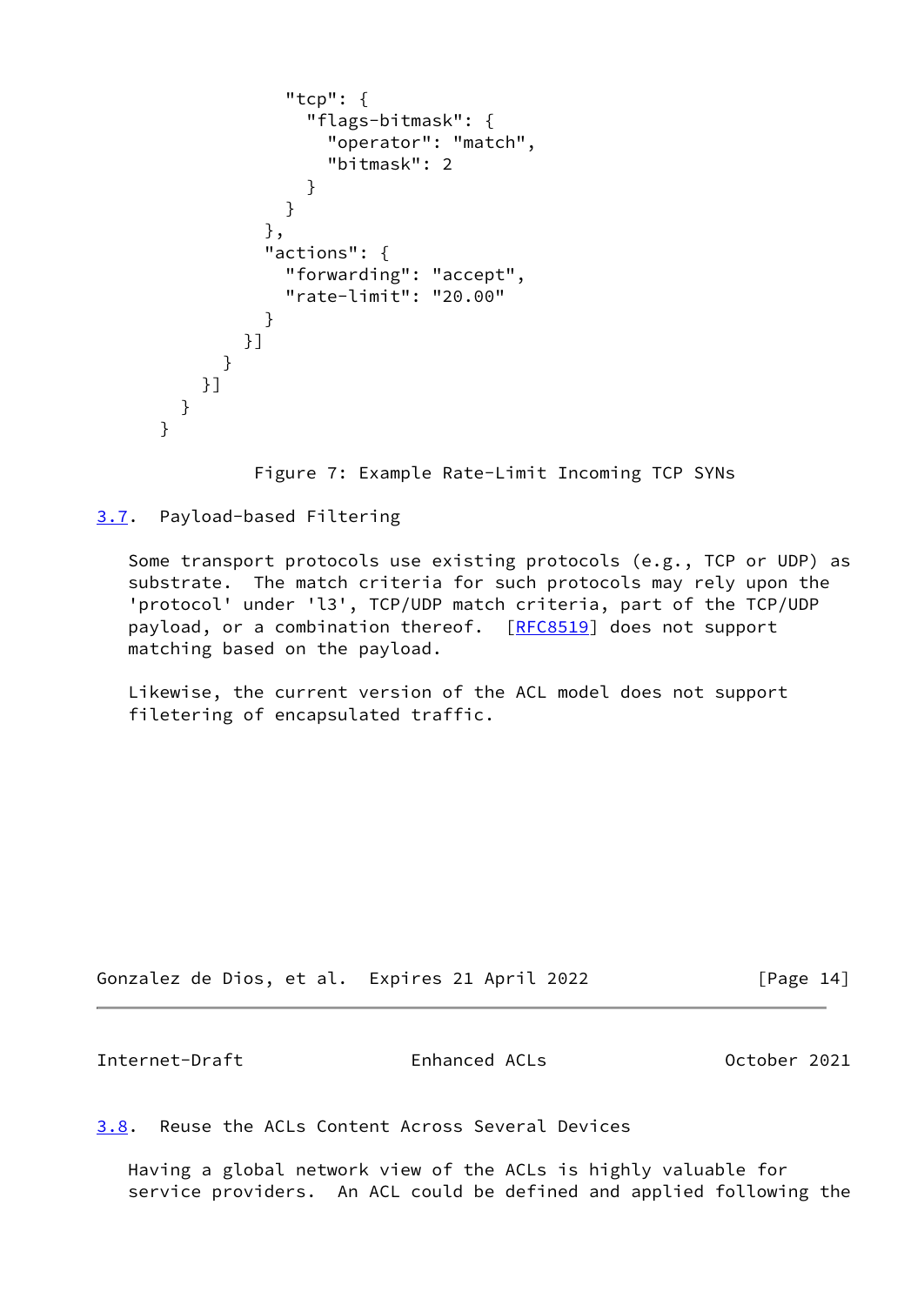hierarchy of the network topology. So, an ACL can be defined at the network level and, then, that same ACL can be used (or referenced to) in several devices (including termination points) within the same network.

 This network/device ACLs differentiation introduces several new requirements, e.g.:

- \* An ACL name can be used at both network and device levels.
- \* An ACL content updated at the network level should imply a transaction that updates the relevant content in all the nodes using this ACL.
- \* ACLs defined at the device level have a local meaning for the specific node.
- $*$  A device can be associated with a router, a VRF, a logical system, or a virtual node. ACLs can be applied in physical and logical infrastructure.
- <span id="page-16-0"></span>[4](#page-16-0). Overall Module Structure (TBC)

To be completed.

<span id="page-16-1"></span>[5](#page-16-1). YANG Module (TBC)

To be completed.

<span id="page-16-2"></span>[6](#page-16-2). Security Considerations (TBC)

 The YANG modules specified in this document define a schema for data that is designed to be accessed via network management protocol such as NETCONF [[RFC6241\]](https://datatracker.ietf.org/doc/pdf/rfc6241) or RESTCONF [\[RFC8040](https://datatracker.ietf.org/doc/pdf/rfc8040)]. The lowest NETCONF layer is the secure transport layer, and the mandatory-to-implement secure transport is Secure Shell (SSH) [\[RFC6242](https://datatracker.ietf.org/doc/pdf/rfc6242)]. The lowest RESTCONF layer is HTTPS, and the mandatory-to-implement secure transport is TLS [\[RFC8446](https://datatracker.ietf.org/doc/pdf/rfc8446)].

The Network Configuration Access Control Model (NACM) [[RFC8341](https://datatracker.ietf.org/doc/pdf/rfc8341)] provides the means to restrict access for particular NETCONF or RESTCONF users to a preconfigured subset of all available NETCONF or RESTCONF protocol operations and content.

Gonzalez de Dios, et al. Expires 21 April 2022 [Page 15]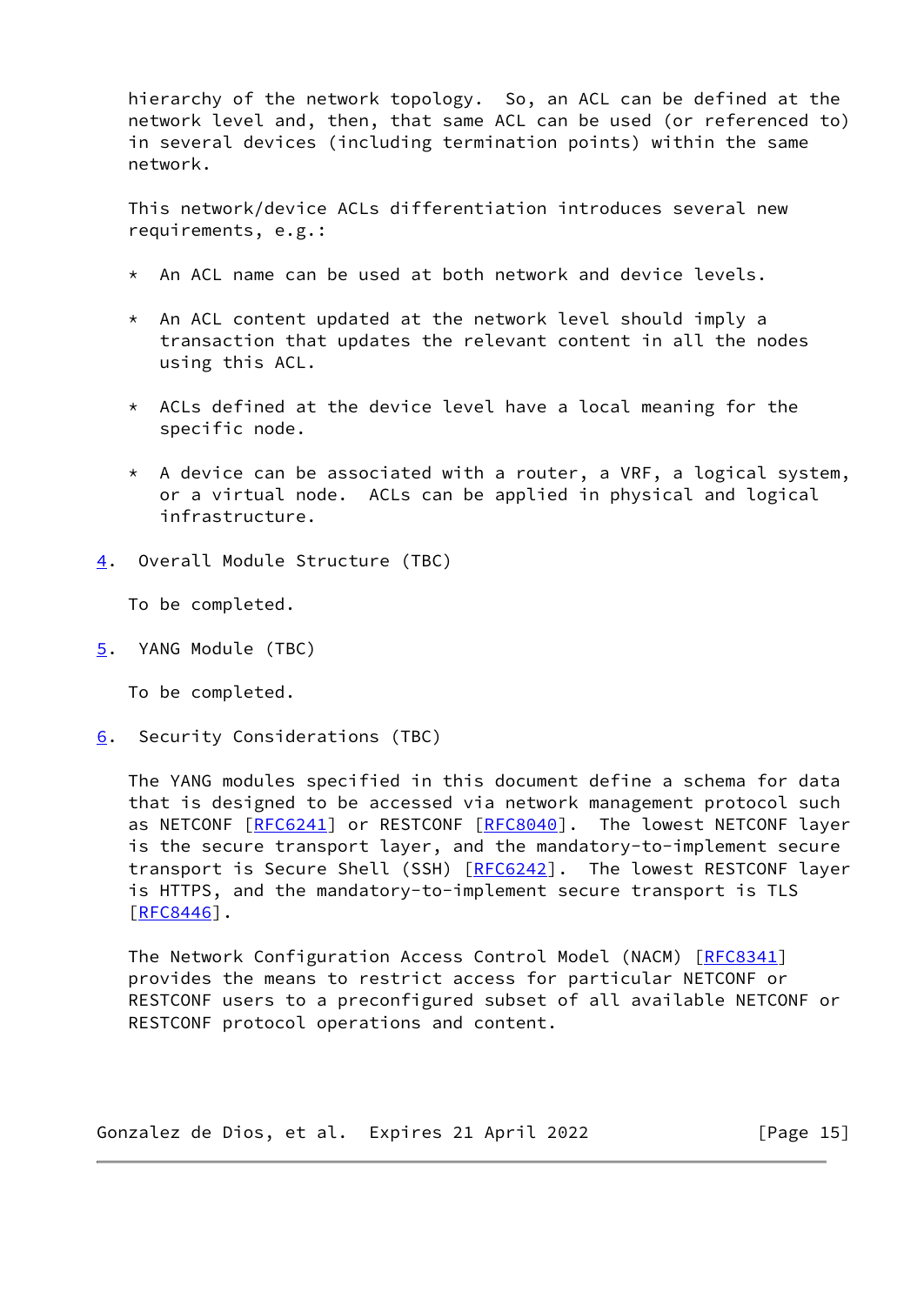<span id="page-17-1"></span> There are a number of data nodes defined in this YANG module that are writable/creatable/deletable (i.e., config true, which is the default). These data nodes may be considered sensitive or vulnerable in some network environments. Write operations (e.g., edit-config) to these data nodes without proper protection can have a negative effect on network operations. These are the subtrees and data nodes and their sensitivity/vulnerability:

\* TBC

 Some of the readable data nodes in this YANG module may be considered sensitive or vulnerable in some network environments. It is thus important to control read access (e.g., via get, get-config, or notification) to these data nodes. These are the subtrees and data nodes and their sensitivity/vulnerability:

\* TBC

- <span id="page-17-0"></span>[7](#page-17-0). IANA Considerations
- <span id="page-17-2"></span>[7.1](#page-17-2). URI Registration (TBC)

 This document requests IANA to register the following URI in the "ns" subregistry within the "IETF XML Registry" [[RFC3688\]](https://datatracker.ietf.org/doc/pdf/rfc3688):

> URI: urn:ietf:params:xml:ns:yang:xxx Registrant Contact: The IESG. XML: N/A; the requested URI is an XML namespace.

<span id="page-17-3"></span>[7.2](#page-17-3). YANG Module Name Registration (TBC)

 This document requests IANA to register the following YANG module in the "YANG Module Names" subregistry [\[RFC6020](https://datatracker.ietf.org/doc/pdf/rfc6020)] within the "YANG Parameters" registry.

> name: xxxx namespace: urn:ietf:params:xml:ns:yang:ietf-xxx maintained by IANA: N prefix: xxxx reference: RFC XXXX

<span id="page-17-4"></span>[8](#page-17-4). Acknowledgements

 Many thanks to Jon Shallow and Miguel Cros for the discussion when preparing this draft.

<span id="page-17-5"></span>[9](#page-17-5). Normative References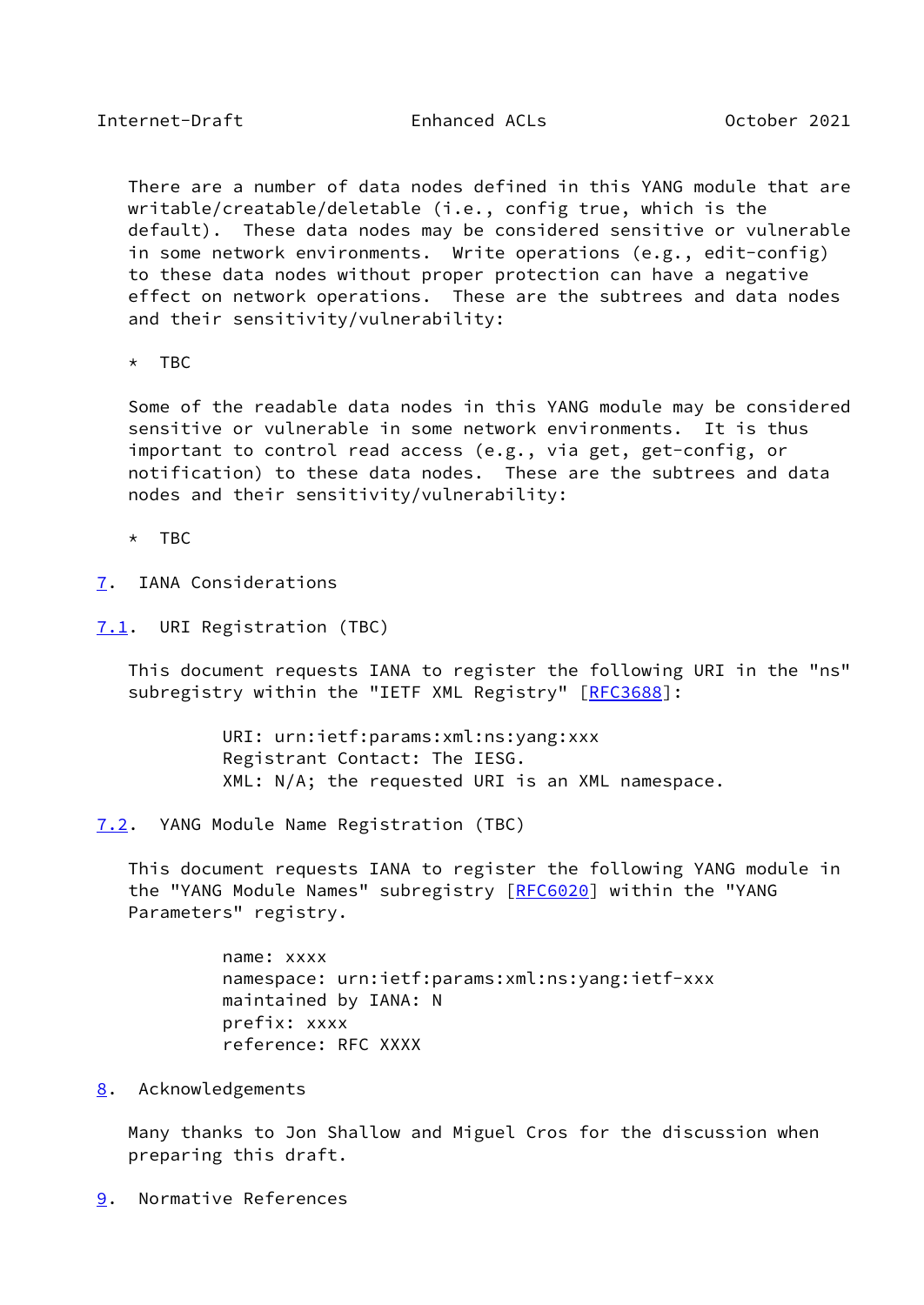- <span id="page-18-0"></span> [RFC2119] Bradner, S., "Key words for use in RFCs to Indicate Requirement Levels", [BCP 14](https://datatracker.ietf.org/doc/pdf/bcp14), [RFC 2119](https://datatracker.ietf.org/doc/pdf/rfc2119), DOI 10.17487/RFC2119, March 1997, <[https://www.rfc-editor.org/info/rfc2119>](https://www.rfc-editor.org/info/rfc2119).
- [RFC3688] Mealling, M., "The IETF XML Registry", [BCP 81](https://datatracker.ietf.org/doc/pdf/bcp81), [RFC 3688](https://datatracker.ietf.org/doc/pdf/rfc3688), DOI 10.17487/RFC3688, January 2004, <[https://www.rfc-editor.org/info/rfc3688>](https://www.rfc-editor.org/info/rfc3688).
- [RFC6020] Bjorklund, M., Ed., "YANG A Data Modeling Language for the Network Configuration Protocol (NETCONF)", [RFC 6020](https://datatracker.ietf.org/doc/pdf/rfc6020), DOI 10.17487/RFC6020, October 2010, <[https://www.rfc-editor.org/info/rfc6020>](https://www.rfc-editor.org/info/rfc6020).
- [RFC6241] Enns, R., Ed., Bjorklund, M., Ed., Schoenwaelder, J., Ed., and A. Bierman, Ed., "Network Configuration Protocol (NETCONF)", [RFC 6241,](https://datatracker.ietf.org/doc/pdf/rfc6241) DOI 10.17487/RFC6241, June 2011, <[https://www.rfc-editor.org/info/rfc6241>](https://www.rfc-editor.org/info/rfc6241).
- [RFC6242] Wasserman, M., "Using the NETCONF Protocol over Secure Shell (SSH)", [RFC 6242](https://datatracker.ietf.org/doc/pdf/rfc6242), DOI 10.17487/RFC6242, June 2011, <[https://www.rfc-editor.org/info/rfc6242>](https://www.rfc-editor.org/info/rfc6242).
- [RFC8040] Bierman, A., Bjorklund, M., and K. Watsen, "RESTCONF Protocol", [RFC 8040](https://datatracker.ietf.org/doc/pdf/rfc8040), DOI 10.17487/RFC8040, January 2017, <[https://www.rfc-editor.org/info/rfc8040>](https://www.rfc-editor.org/info/rfc8040).
- [RFC8341] Bierman, A. and M. Bjorklund, "Network Configuration Access Control Model", STD 91, [RFC 8341](https://datatracker.ietf.org/doc/pdf/rfc8341), DOI 10.17487/RFC8341, March 2018, <[https://www.rfc-editor.org/info/rfc8341>](https://www.rfc-editor.org/info/rfc8341).
- [RFC8446] Rescorla, E., "The Transport Layer Security (TLS) Protocol Version 1.3", [RFC 8446](https://datatracker.ietf.org/doc/pdf/rfc8446), DOI 10.17487/RFC8446, August 2018, <[https://www.rfc-editor.org/info/rfc8446>](https://www.rfc-editor.org/info/rfc8446).
- [RFC8519] Jethanandani, M., Agarwal, S., Huang, L., and D. Blair, "YANG Data Model for Network Access Control Lists (ACLs)", [RFC 8519,](https://datatracker.ietf.org/doc/pdf/rfc8519) DOI 10.17487/RFC8519, March 2019, <[https://www.rfc-editor.org/info/rfc8519>](https://www.rfc-editor.org/info/rfc8519).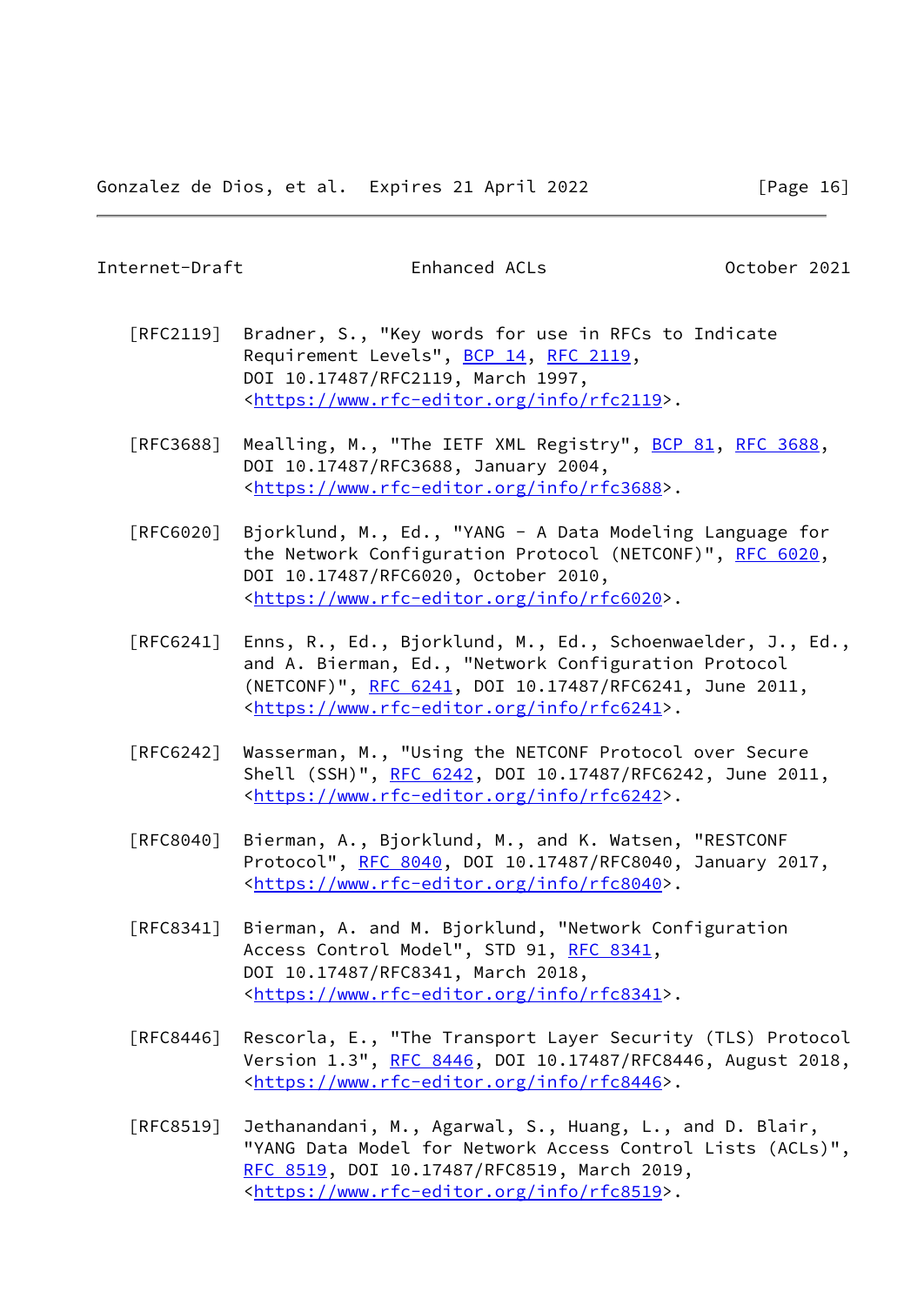Authors' Addresses

 Oscar Gonzalez de Dios Telefonica Distrito T Madrid

Gonzalez de Dios, et al. Expires 21 April 2022 [Page 17]

Internet-Draft Enhanced ACLs October 2021

Email: oscar.gonzalezdedios@telefonica.com

 Samier Barguil Telefonica Distrito T Madrid

Email: samier.barguilgiraldo.ext@telefonica.com

 Mohamed Boucadair Orange Rennes

Email: mohamed.boucadair@orange.com